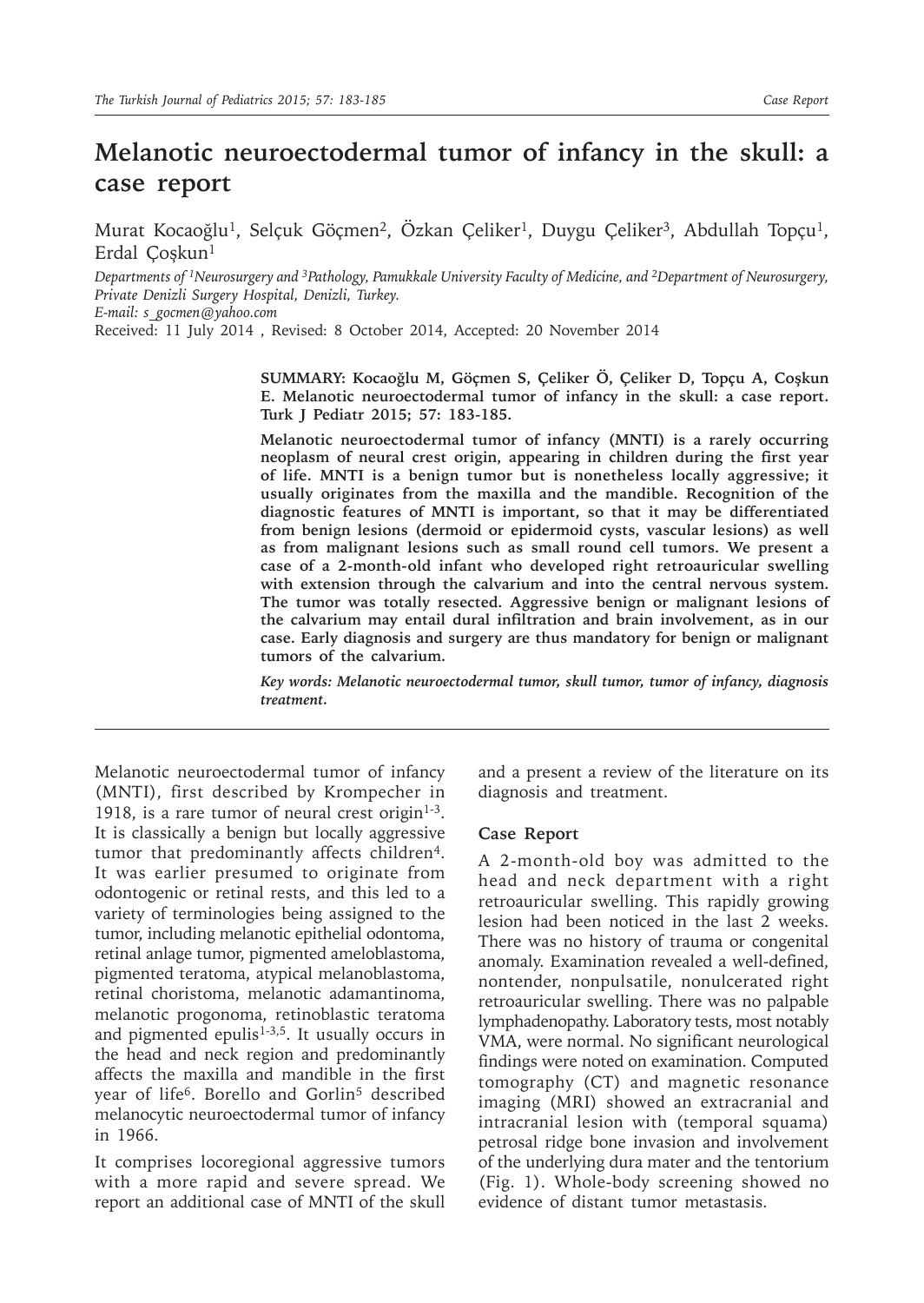The tumor was firstly dissected in the subcutaneous area to the healthy area, cut by cautery to the bone and then dissected by periost elevator to the bone defect. The infiltrated bone, which included melanocytic pigment, was destroyed, being drilled away to the border of the normal bone. The intracranial part of the tumor, which had invaded the underlying dura mater and the upper part of the tentorium, was totally excised. There was a good dissection plane between the tumor and the brain. The entire tumor was thus excised.

Histopathological examination revealed a melanocytic tumor (Fig. 2). A hematoxylin– eosin-stained specimen showed that the tumor was composed of a heterogeneous cell population, consisting of larger epithelioid cells, mesenchymal cells and small rounded neuroblast-like cells. The mesenchymal component of the tumor cells had fusiform nuclei. The melanin-containing large epithelioid cells were diffuse positive with pan-CK and



**Fig. 1. (A)** A preoperative axial CT demonstrating a well-defined, hyperdense lesion indending the right side of temporal bone. An axial **(B)** and a coronal **(C)**, contrastenhanced, T1-weighted images showing solid, intensely enhancing, extracranial and intracranial lesion.



**Fig. 2.** Histopathological image (Hematoxylin and eosin stain; X100) demonstrated larger epithelioid cells, mesenchymal cells and small rounded neuroblast-like cells.

synaptophysin and focal positive with melen-A, but S-100 protein was negative.

No complications occurred after the surgery. The patient did not receive chemotherapy. Clinical examination and MRI showed no recurrence at the one-year follow-up.

## **Discussion**

MTNI is a locally aggressive and fast-growing but usually benign tumor<sup>2,5,7</sup>. MNTI clinically presents as a painless, expansile, partly pigmented mass, typically in the maxillary region, which is usually unencapsulated<sup>4</sup>. It may be locally aggressive in 15-36% of cases; 3-7% of tumors have an overtly malignant behavior with distant metastases $4$ . The average recurrence rate after surgery is between 10% and 60%2,5.

Approximately 360 cases of MNTI have been reported in the literature<sup>5</sup>. The clinical presentation is a typically a nontender, nonulcerated, progressively enlarging craniofacial mass without associated neurological symptoms<sup>1,2,5</sup>. The tumor causes compression rather than infiltration of adjacent structures, with local invasion causing bone destruction, tooth displacement and feeding difficulties1. Most patients are infants less than one year of age, with incidence peaking between two and six months without sex predilection, although a few adult patients have been reported<sup>1,2,7</sup>. The tumor usually occurs in the head and neck region because of its origin from the neuroectoderm. Of the reported tumors, 68.6% were located in the maxilla, followed by the skull (10.6%), mandible (7.3%), brain (5.3%), epididymis (4%), soft tissues, uterus and mediastinum<sup>4,7</sup>.

Imaging aids in the diagnosis of MNTI as well as in pre-operative planning; it is imperative in surveillance for recurrence<sup>5</sup>. Conventional radiographs of bony lesions usually show a central lucency with adjacent bony sclerosis and hyperostosis $4,5$ . It is typical of the CT scans to reveal hyperdense masses, but hypodense variants have been reported as well<sup>4</sup>. CT imaging defines the extent of the lesion and osseous involvement for surgical planning4,5. Magnetic resonance imaging shows a hypodense mass, with focal areas of hyperdensity in T1 weighted images and an isointense mass on T2-weighted images<sup>4</sup>.